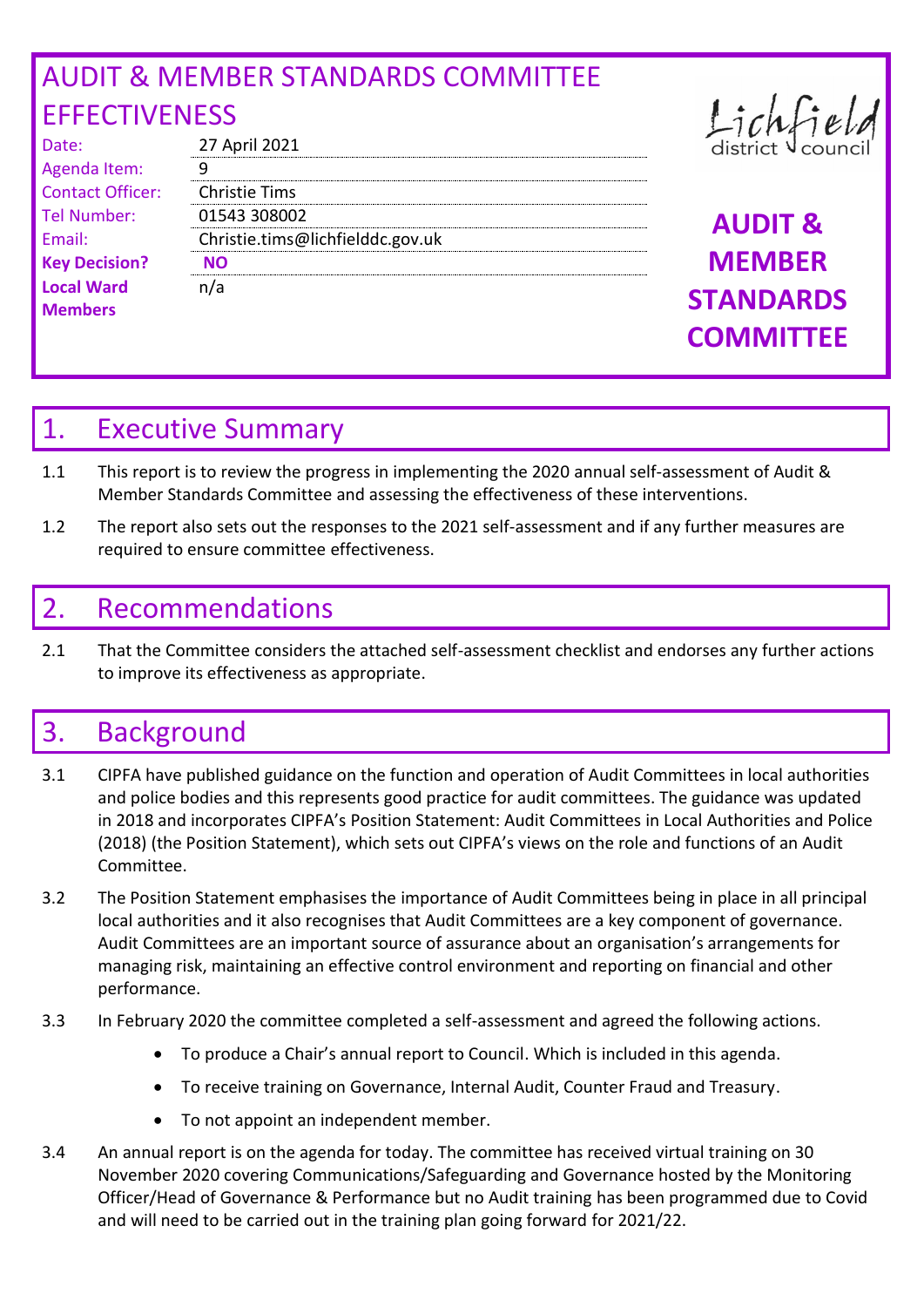- 3.5 **Appendix 1** provides a high-level review that incorporates the key principles set out in CIPFA's Position Statement. Where an Audit Committee has a high degree of performance against the good practice principles, then it is an indicator that the committee is soundly based and has in place a knowledgeable membership. These are the essential factors in developing an effective Audit Committee.
- 3.6 In advance of the Committee, Committee members were sent a 'knowledge and skills' self- assessment to undertake. The results of these returns has been fed into the assessment at **Appendix 1**. Members are asked to consider the suggested actions and endorse any to be taken forward by the committee to improve effectiveness. I am pleased to report that 7 of the 9 members completed the assessment.

| <b>Alternative Options</b>                                      | Members can decide not to undertake a self-assessment, however this is not<br>considered best practice.                                                                                                                                                        |
|-----------------------------------------------------------------|----------------------------------------------------------------------------------------------------------------------------------------------------------------------------------------------------------------------------------------------------------------|
| Consultation                                                    | All committee members were invited to comment.                                                                                                                                                                                                                 |
| Financial<br>Implications                                       | None arising from this report.                                                                                                                                                                                                                                 |
| Contribution to the<br>Delivery of the<br><b>Strategic Plan</b> | An effective Audit & Member Standards Committee supports the delivery of the<br>Council's strategic plan by seeking assurance that the Council's risk management,<br>internal control and governance arrangements are sufficient and operating<br>effectively. |
| Equality, Diversity<br>and Human Rights<br>Implications         | None arising from this report.                                                                                                                                                                                                                                 |
| Crime & Safety<br><b>Issues</b>                                 | None arising from this report.                                                                                                                                                                                                                                 |
| Environmental<br>Impact                                         | None arising from this report.                                                                                                                                                                                                                                 |
| <b>GDPR/Privacy</b><br><b>Impact Assessment</b>                 | Not applicable                                                                                                                                                                                                                                                 |

|   | <b>Risk Description</b>                             | How We Manage It                 | Severity of Risk (RYG)                                |
|---|-----------------------------------------------------|----------------------------------|-------------------------------------------------------|
| A | The Audit and Standards Committee<br>is ineffective | Ongoing assessment and reporting | Green (tolerable)<br>Likelihood Low<br>and Impact Med |
|   |                                                     |                                  |                                                       |

#### Background documents

CIPFA Audit Committee Update Practical Guidance - 14 November 2018 Audit & Member Standards Committee <https://democracy.lichfielddc.gov.uk/ieListDocuments.aspx?CId=134&MId=190&Ver=4>

Relevant web links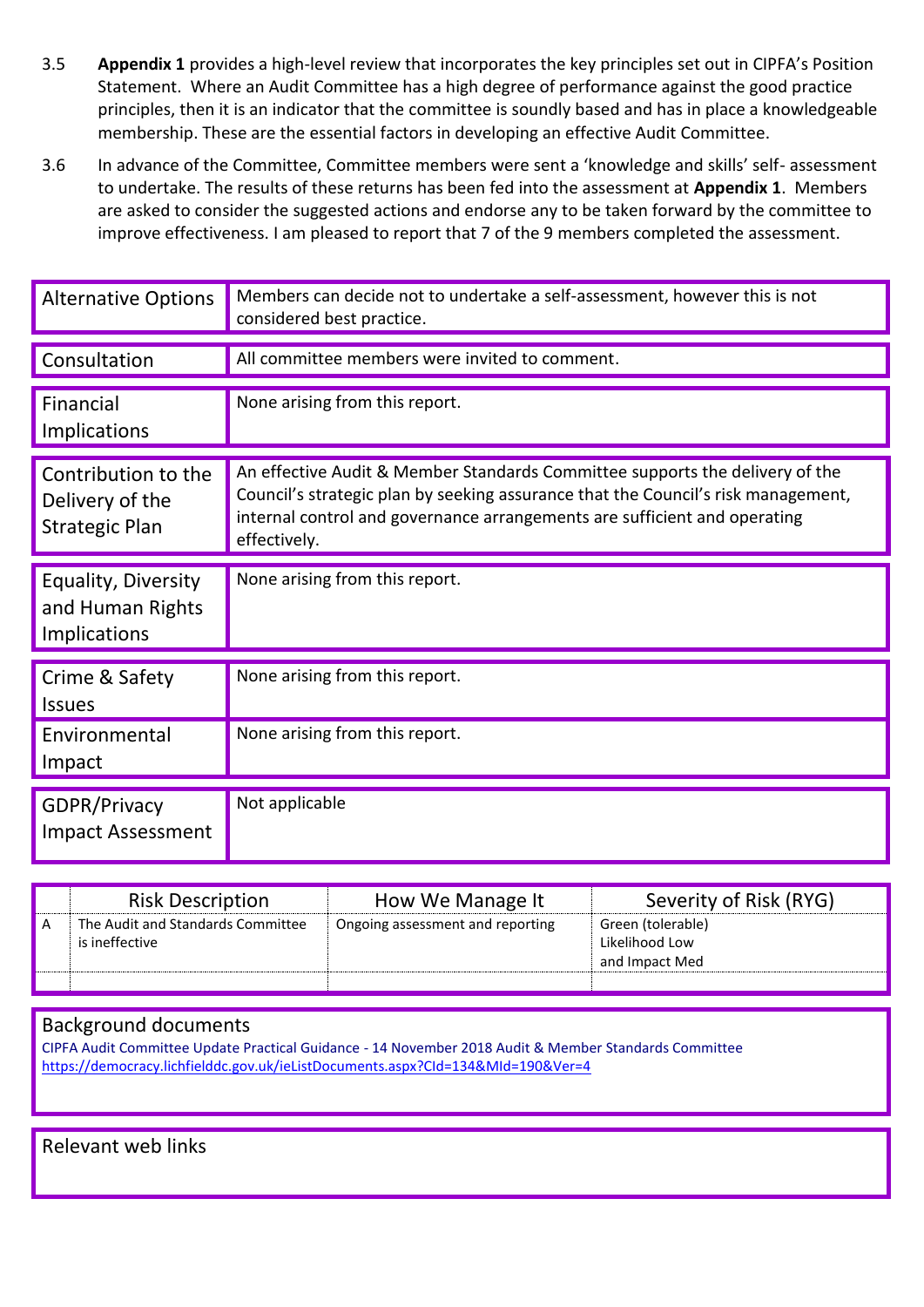### Appendix 1

#### Audit and Member Standards Committee Self-assessment of Compliance with Good Practice

| Audit committee purpose and governance<br>Υ<br>1 Does the Authority have a dedicated<br>Nine councillors other than the Chairman and<br>audit committee?<br>the Leader of the Council. Option to co-opt<br>one independent person who is not a<br>Councillor or officer of the Council or any other<br>body having a Standards Committee for<br>Member Standards matters (see also 12).<br>Υ<br>Minutes of each Audit & Member Standards<br>2 Does the audit committee report<br>directly to Full Council?<br>Committee are presented to the next full<br>Council meeting for endorsement. There is<br>also a right of access to the Leadership Team.<br>A Chair's Annual Report to Council is<br>submitted.<br>Υ<br>3 Do the terms of reference clearly set<br>Comprehensive terms of reference in place<br>out the purpose of the committee in<br>which accords with CIPFA guidance.<br>accordance with CIPFA's Position<br>Statement?<br>4 Is the role and purpose of the audit<br>Υ<br>Set out in the Constitution - role and purpose<br>committee understood and accepted<br>understood by Members, Leadership team and<br>reporting officers. Audit & Member Standards<br>across the Authority?<br>Committee Training was held for all members<br>in November 2019.<br>Υ<br>5 Does the audit committee provide<br>Through coverage of all the areas set out in<br>the terms of reference.<br>support to the Authority in meeting<br>the requirements of good governance?<br>6 Are the arrangements to hold the<br>Via minutes submitted to Council and Chair's<br>Y<br>committee to account for its<br>Annual report to Council.<br>performance operating satisfactorily?<br><b>Functions of the committee</b><br>7 Do the committee's terms of reference<br>explicitly address all the core areas<br>identified in CIPFA's Position Statement?<br>Arrangements for monitoring the effective<br>Y<br>$\Box$ good governance<br>development and operation of corporate<br>governance is included within the terms of<br>reference.<br>Y<br>The assurance framework forms part of the<br>$\square$ assurance framework, including<br>partnerships and collaboration<br>annual governance statement and annual<br>internal audit opinion and includes<br>arrangements<br>consideration of all assurances sourced from<br>external/independent sources.<br>$\Box$ internal audit<br>Y<br>Detailed provision in the terms of reference<br>for oversight of internal, external audit and<br>Υ<br>$\Box$ external audit<br>financial reporting (accounts).<br>Υ<br>$\Box$ financial reporting<br>The terms of reference includes the ability to<br>Υ<br>$\Box$ risk management<br>monitor the effectiveness of the Council's risk<br>management arrangements.<br>Υ<br>$\Box$ value for money or best value<br>This is covered explicitly in the terms of<br>reference and through the work completed<br>and assurance provided by<br>External Audit. Ensuring value for money also<br>forms an inherent part of the Internal | <b>Good Practice Questions</b> | Yes | <b>Partly</b> | <b>No</b> | <b>Comments / Actions</b> |
|-----------------------------------------------------------------------------------------------------------------------------------------------------------------------------------------------------------------------------------------------------------------------------------------------------------------------------------------------------------------------------------------------------------------------------------------------------------------------------------------------------------------------------------------------------------------------------------------------------------------------------------------------------------------------------------------------------------------------------------------------------------------------------------------------------------------------------------------------------------------------------------------------------------------------------------------------------------------------------------------------------------------------------------------------------------------------------------------------------------------------------------------------------------------------------------------------------------------------------------------------------------------------------------------------------------------------------------------------------------------------------------------------------------------------------------------------------------------------------------------------------------------------------------------------------------------------------------------------------------------------------------------------------------------------------------------------------------------------------------------------------------------------------------------------------------------------------------------------------------------------------------------------------------------------------------------------------------------------------------------------------------------------------------------------------------------------------------------------------------------------------------------------------------------------------------------------------------------------------------------------------------------------------------------------------------------------------------------------------------------------------------------------------------------------------------------------------------------------------------------------------------------------------------------------------------------------------------------------------------------------------------------------------------------------------------------------------------------------------------------------------------------------------------------------------------------------------------------------------------------------------------------------------------------------------------------------------------------------------------------------------------------------------|--------------------------------|-----|---------------|-----------|---------------------------|
|                                                                                                                                                                                                                                                                                                                                                                                                                                                                                                                                                                                                                                                                                                                                                                                                                                                                                                                                                                                                                                                                                                                                                                                                                                                                                                                                                                                                                                                                                                                                                                                                                                                                                                                                                                                                                                                                                                                                                                                                                                                                                                                                                                                                                                                                                                                                                                                                                                                                                                                                                                                                                                                                                                                                                                                                                                                                                                                                                                                                                             |                                |     |               |           |                           |
|                                                                                                                                                                                                                                                                                                                                                                                                                                                                                                                                                                                                                                                                                                                                                                                                                                                                                                                                                                                                                                                                                                                                                                                                                                                                                                                                                                                                                                                                                                                                                                                                                                                                                                                                                                                                                                                                                                                                                                                                                                                                                                                                                                                                                                                                                                                                                                                                                                                                                                                                                                                                                                                                                                                                                                                                                                                                                                                                                                                                                             |                                |     |               |           |                           |
|                                                                                                                                                                                                                                                                                                                                                                                                                                                                                                                                                                                                                                                                                                                                                                                                                                                                                                                                                                                                                                                                                                                                                                                                                                                                                                                                                                                                                                                                                                                                                                                                                                                                                                                                                                                                                                                                                                                                                                                                                                                                                                                                                                                                                                                                                                                                                                                                                                                                                                                                                                                                                                                                                                                                                                                                                                                                                                                                                                                                                             |                                |     |               |           |                           |
|                                                                                                                                                                                                                                                                                                                                                                                                                                                                                                                                                                                                                                                                                                                                                                                                                                                                                                                                                                                                                                                                                                                                                                                                                                                                                                                                                                                                                                                                                                                                                                                                                                                                                                                                                                                                                                                                                                                                                                                                                                                                                                                                                                                                                                                                                                                                                                                                                                                                                                                                                                                                                                                                                                                                                                                                                                                                                                                                                                                                                             |                                |     |               |           |                           |
|                                                                                                                                                                                                                                                                                                                                                                                                                                                                                                                                                                                                                                                                                                                                                                                                                                                                                                                                                                                                                                                                                                                                                                                                                                                                                                                                                                                                                                                                                                                                                                                                                                                                                                                                                                                                                                                                                                                                                                                                                                                                                                                                                                                                                                                                                                                                                                                                                                                                                                                                                                                                                                                                                                                                                                                                                                                                                                                                                                                                                             |                                |     |               |           |                           |
|                                                                                                                                                                                                                                                                                                                                                                                                                                                                                                                                                                                                                                                                                                                                                                                                                                                                                                                                                                                                                                                                                                                                                                                                                                                                                                                                                                                                                                                                                                                                                                                                                                                                                                                                                                                                                                                                                                                                                                                                                                                                                                                                                                                                                                                                                                                                                                                                                                                                                                                                                                                                                                                                                                                                                                                                                                                                                                                                                                                                                             |                                |     |               |           |                           |
|                                                                                                                                                                                                                                                                                                                                                                                                                                                                                                                                                                                                                                                                                                                                                                                                                                                                                                                                                                                                                                                                                                                                                                                                                                                                                                                                                                                                                                                                                                                                                                                                                                                                                                                                                                                                                                                                                                                                                                                                                                                                                                                                                                                                                                                                                                                                                                                                                                                                                                                                                                                                                                                                                                                                                                                                                                                                                                                                                                                                                             |                                |     |               |           |                           |
|                                                                                                                                                                                                                                                                                                                                                                                                                                                                                                                                                                                                                                                                                                                                                                                                                                                                                                                                                                                                                                                                                                                                                                                                                                                                                                                                                                                                                                                                                                                                                                                                                                                                                                                                                                                                                                                                                                                                                                                                                                                                                                                                                                                                                                                                                                                                                                                                                                                                                                                                                                                                                                                                                                                                                                                                                                                                                                                                                                                                                             |                                |     |               |           |                           |
|                                                                                                                                                                                                                                                                                                                                                                                                                                                                                                                                                                                                                                                                                                                                                                                                                                                                                                                                                                                                                                                                                                                                                                                                                                                                                                                                                                                                                                                                                                                                                                                                                                                                                                                                                                                                                                                                                                                                                                                                                                                                                                                                                                                                                                                                                                                                                                                                                                                                                                                                                                                                                                                                                                                                                                                                                                                                                                                                                                                                                             |                                |     |               |           |                           |
|                                                                                                                                                                                                                                                                                                                                                                                                                                                                                                                                                                                                                                                                                                                                                                                                                                                                                                                                                                                                                                                                                                                                                                                                                                                                                                                                                                                                                                                                                                                                                                                                                                                                                                                                                                                                                                                                                                                                                                                                                                                                                                                                                                                                                                                                                                                                                                                                                                                                                                                                                                                                                                                                                                                                                                                                                                                                                                                                                                                                                             |                                |     |               |           |                           |
|                                                                                                                                                                                                                                                                                                                                                                                                                                                                                                                                                                                                                                                                                                                                                                                                                                                                                                                                                                                                                                                                                                                                                                                                                                                                                                                                                                                                                                                                                                                                                                                                                                                                                                                                                                                                                                                                                                                                                                                                                                                                                                                                                                                                                                                                                                                                                                                                                                                                                                                                                                                                                                                                                                                                                                                                                                                                                                                                                                                                                             |                                |     |               |           |                           |
|                                                                                                                                                                                                                                                                                                                                                                                                                                                                                                                                                                                                                                                                                                                                                                                                                                                                                                                                                                                                                                                                                                                                                                                                                                                                                                                                                                                                                                                                                                                                                                                                                                                                                                                                                                                                                                                                                                                                                                                                                                                                                                                                                                                                                                                                                                                                                                                                                                                                                                                                                                                                                                                                                                                                                                                                                                                                                                                                                                                                                             |                                |     |               |           |                           |
|                                                                                                                                                                                                                                                                                                                                                                                                                                                                                                                                                                                                                                                                                                                                                                                                                                                                                                                                                                                                                                                                                                                                                                                                                                                                                                                                                                                                                                                                                                                                                                                                                                                                                                                                                                                                                                                                                                                                                                                                                                                                                                                                                                                                                                                                                                                                                                                                                                                                                                                                                                                                                                                                                                                                                                                                                                                                                                                                                                                                                             |                                |     |               |           |                           |
|                                                                                                                                                                                                                                                                                                                                                                                                                                                                                                                                                                                                                                                                                                                                                                                                                                                                                                                                                                                                                                                                                                                                                                                                                                                                                                                                                                                                                                                                                                                                                                                                                                                                                                                                                                                                                                                                                                                                                                                                                                                                                                                                                                                                                                                                                                                                                                                                                                                                                                                                                                                                                                                                                                                                                                                                                                                                                                                                                                                                                             |                                |     |               |           |                           |
|                                                                                                                                                                                                                                                                                                                                                                                                                                                                                                                                                                                                                                                                                                                                                                                                                                                                                                                                                                                                                                                                                                                                                                                                                                                                                                                                                                                                                                                                                                                                                                                                                                                                                                                                                                                                                                                                                                                                                                                                                                                                                                                                                                                                                                                                                                                                                                                                                                                                                                                                                                                                                                                                                                                                                                                                                                                                                                                                                                                                                             |                                |     |               |           |                           |
|                                                                                                                                                                                                                                                                                                                                                                                                                                                                                                                                                                                                                                                                                                                                                                                                                                                                                                                                                                                                                                                                                                                                                                                                                                                                                                                                                                                                                                                                                                                                                                                                                                                                                                                                                                                                                                                                                                                                                                                                                                                                                                                                                                                                                                                                                                                                                                                                                                                                                                                                                                                                                                                                                                                                                                                                                                                                                                                                                                                                                             |                                |     |               |           |                           |
|                                                                                                                                                                                                                                                                                                                                                                                                                                                                                                                                                                                                                                                                                                                                                                                                                                                                                                                                                                                                                                                                                                                                                                                                                                                                                                                                                                                                                                                                                                                                                                                                                                                                                                                                                                                                                                                                                                                                                                                                                                                                                                                                                                                                                                                                                                                                                                                                                                                                                                                                                                                                                                                                                                                                                                                                                                                                                                                                                                                                                             |                                |     |               |           |                           |
|                                                                                                                                                                                                                                                                                                                                                                                                                                                                                                                                                                                                                                                                                                                                                                                                                                                                                                                                                                                                                                                                                                                                                                                                                                                                                                                                                                                                                                                                                                                                                                                                                                                                                                                                                                                                                                                                                                                                                                                                                                                                                                                                                                                                                                                                                                                                                                                                                                                                                                                                                                                                                                                                                                                                                                                                                                                                                                                                                                                                                             |                                |     |               |           |                           |
|                                                                                                                                                                                                                                                                                                                                                                                                                                                                                                                                                                                                                                                                                                                                                                                                                                                                                                                                                                                                                                                                                                                                                                                                                                                                                                                                                                                                                                                                                                                                                                                                                                                                                                                                                                                                                                                                                                                                                                                                                                                                                                                                                                                                                                                                                                                                                                                                                                                                                                                                                                                                                                                                                                                                                                                                                                                                                                                                                                                                                             |                                |     |               |           |                           |
|                                                                                                                                                                                                                                                                                                                                                                                                                                                                                                                                                                                                                                                                                                                                                                                                                                                                                                                                                                                                                                                                                                                                                                                                                                                                                                                                                                                                                                                                                                                                                                                                                                                                                                                                                                                                                                                                                                                                                                                                                                                                                                                                                                                                                                                                                                                                                                                                                                                                                                                                                                                                                                                                                                                                                                                                                                                                                                                                                                                                                             |                                |     |               |           |                           |
|                                                                                                                                                                                                                                                                                                                                                                                                                                                                                                                                                                                                                                                                                                                                                                                                                                                                                                                                                                                                                                                                                                                                                                                                                                                                                                                                                                                                                                                                                                                                                                                                                                                                                                                                                                                                                                                                                                                                                                                                                                                                                                                                                                                                                                                                                                                                                                                                                                                                                                                                                                                                                                                                                                                                                                                                                                                                                                                                                                                                                             |                                |     |               |           |                           |
|                                                                                                                                                                                                                                                                                                                                                                                                                                                                                                                                                                                                                                                                                                                                                                                                                                                                                                                                                                                                                                                                                                                                                                                                                                                                                                                                                                                                                                                                                                                                                                                                                                                                                                                                                                                                                                                                                                                                                                                                                                                                                                                                                                                                                                                                                                                                                                                                                                                                                                                                                                                                                                                                                                                                                                                                                                                                                                                                                                                                                             |                                |     |               |           |                           |
|                                                                                                                                                                                                                                                                                                                                                                                                                                                                                                                                                                                                                                                                                                                                                                                                                                                                                                                                                                                                                                                                                                                                                                                                                                                                                                                                                                                                                                                                                                                                                                                                                                                                                                                                                                                                                                                                                                                                                                                                                                                                                                                                                                                                                                                                                                                                                                                                                                                                                                                                                                                                                                                                                                                                                                                                                                                                                                                                                                                                                             |                                |     |               |           |                           |
|                                                                                                                                                                                                                                                                                                                                                                                                                                                                                                                                                                                                                                                                                                                                                                                                                                                                                                                                                                                                                                                                                                                                                                                                                                                                                                                                                                                                                                                                                                                                                                                                                                                                                                                                                                                                                                                                                                                                                                                                                                                                                                                                                                                                                                                                                                                                                                                                                                                                                                                                                                                                                                                                                                                                                                                                                                                                                                                                                                                                                             |                                |     |               |           |                           |
|                                                                                                                                                                                                                                                                                                                                                                                                                                                                                                                                                                                                                                                                                                                                                                                                                                                                                                                                                                                                                                                                                                                                                                                                                                                                                                                                                                                                                                                                                                                                                                                                                                                                                                                                                                                                                                                                                                                                                                                                                                                                                                                                                                                                                                                                                                                                                                                                                                                                                                                                                                                                                                                                                                                                                                                                                                                                                                                                                                                                                             |                                |     |               |           |                           |
|                                                                                                                                                                                                                                                                                                                                                                                                                                                                                                                                                                                                                                                                                                                                                                                                                                                                                                                                                                                                                                                                                                                                                                                                                                                                                                                                                                                                                                                                                                                                                                                                                                                                                                                                                                                                                                                                                                                                                                                                                                                                                                                                                                                                                                                                                                                                                                                                                                                                                                                                                                                                                                                                                                                                                                                                                                                                                                                                                                                                                             |                                |     |               |           |                           |
|                                                                                                                                                                                                                                                                                                                                                                                                                                                                                                                                                                                                                                                                                                                                                                                                                                                                                                                                                                                                                                                                                                                                                                                                                                                                                                                                                                                                                                                                                                                                                                                                                                                                                                                                                                                                                                                                                                                                                                                                                                                                                                                                                                                                                                                                                                                                                                                                                                                                                                                                                                                                                                                                                                                                                                                                                                                                                                                                                                                                                             |                                |     |               |           |                           |
|                                                                                                                                                                                                                                                                                                                                                                                                                                                                                                                                                                                                                                                                                                                                                                                                                                                                                                                                                                                                                                                                                                                                                                                                                                                                                                                                                                                                                                                                                                                                                                                                                                                                                                                                                                                                                                                                                                                                                                                                                                                                                                                                                                                                                                                                                                                                                                                                                                                                                                                                                                                                                                                                                                                                                                                                                                                                                                                                                                                                                             |                                |     |               |           |                           |
|                                                                                                                                                                                                                                                                                                                                                                                                                                                                                                                                                                                                                                                                                                                                                                                                                                                                                                                                                                                                                                                                                                                                                                                                                                                                                                                                                                                                                                                                                                                                                                                                                                                                                                                                                                                                                                                                                                                                                                                                                                                                                                                                                                                                                                                                                                                                                                                                                                                                                                                                                                                                                                                                                                                                                                                                                                                                                                                                                                                                                             |                                |     |               |           |                           |
|                                                                                                                                                                                                                                                                                                                                                                                                                                                                                                                                                                                                                                                                                                                                                                                                                                                                                                                                                                                                                                                                                                                                                                                                                                                                                                                                                                                                                                                                                                                                                                                                                                                                                                                                                                                                                                                                                                                                                                                                                                                                                                                                                                                                                                                                                                                                                                                                                                                                                                                                                                                                                                                                                                                                                                                                                                                                                                                                                                                                                             |                                |     |               |           |                           |
|                                                                                                                                                                                                                                                                                                                                                                                                                                                                                                                                                                                                                                                                                                                                                                                                                                                                                                                                                                                                                                                                                                                                                                                                                                                                                                                                                                                                                                                                                                                                                                                                                                                                                                                                                                                                                                                                                                                                                                                                                                                                                                                                                                                                                                                                                                                                                                                                                                                                                                                                                                                                                                                                                                                                                                                                                                                                                                                                                                                                                             |                                |     |               |           |                           |
|                                                                                                                                                                                                                                                                                                                                                                                                                                                                                                                                                                                                                                                                                                                                                                                                                                                                                                                                                                                                                                                                                                                                                                                                                                                                                                                                                                                                                                                                                                                                                                                                                                                                                                                                                                                                                                                                                                                                                                                                                                                                                                                                                                                                                                                                                                                                                                                                                                                                                                                                                                                                                                                                                                                                                                                                                                                                                                                                                                                                                             |                                |     |               |           |                           |
|                                                                                                                                                                                                                                                                                                                                                                                                                                                                                                                                                                                                                                                                                                                                                                                                                                                                                                                                                                                                                                                                                                                                                                                                                                                                                                                                                                                                                                                                                                                                                                                                                                                                                                                                                                                                                                                                                                                                                                                                                                                                                                                                                                                                                                                                                                                                                                                                                                                                                                                                                                                                                                                                                                                                                                                                                                                                                                                                                                                                                             |                                |     |               |           |                           |
|                                                                                                                                                                                                                                                                                                                                                                                                                                                                                                                                                                                                                                                                                                                                                                                                                                                                                                                                                                                                                                                                                                                                                                                                                                                                                                                                                                                                                                                                                                                                                                                                                                                                                                                                                                                                                                                                                                                                                                                                                                                                                                                                                                                                                                                                                                                                                                                                                                                                                                                                                                                                                                                                                                                                                                                                                                                                                                                                                                                                                             |                                |     |               |           |                           |
|                                                                                                                                                                                                                                                                                                                                                                                                                                                                                                                                                                                                                                                                                                                                                                                                                                                                                                                                                                                                                                                                                                                                                                                                                                                                                                                                                                                                                                                                                                                                                                                                                                                                                                                                                                                                                                                                                                                                                                                                                                                                                                                                                                                                                                                                                                                                                                                                                                                                                                                                                                                                                                                                                                                                                                                                                                                                                                                                                                                                                             |                                |     |               |           |                           |
|                                                                                                                                                                                                                                                                                                                                                                                                                                                                                                                                                                                                                                                                                                                                                                                                                                                                                                                                                                                                                                                                                                                                                                                                                                                                                                                                                                                                                                                                                                                                                                                                                                                                                                                                                                                                                                                                                                                                                                                                                                                                                                                                                                                                                                                                                                                                                                                                                                                                                                                                                                                                                                                                                                                                                                                                                                                                                                                                                                                                                             |                                |     |               |           |                           |
|                                                                                                                                                                                                                                                                                                                                                                                                                                                                                                                                                                                                                                                                                                                                                                                                                                                                                                                                                                                                                                                                                                                                                                                                                                                                                                                                                                                                                                                                                                                                                                                                                                                                                                                                                                                                                                                                                                                                                                                                                                                                                                                                                                                                                                                                                                                                                                                                                                                                                                                                                                                                                                                                                                                                                                                                                                                                                                                                                                                                                             |                                |     |               |           |                           |
|                                                                                                                                                                                                                                                                                                                                                                                                                                                                                                                                                                                                                                                                                                                                                                                                                                                                                                                                                                                                                                                                                                                                                                                                                                                                                                                                                                                                                                                                                                                                                                                                                                                                                                                                                                                                                                                                                                                                                                                                                                                                                                                                                                                                                                                                                                                                                                                                                                                                                                                                                                                                                                                                                                                                                                                                                                                                                                                                                                                                                             |                                |     |               |           |                           |
|                                                                                                                                                                                                                                                                                                                                                                                                                                                                                                                                                                                                                                                                                                                                                                                                                                                                                                                                                                                                                                                                                                                                                                                                                                                                                                                                                                                                                                                                                                                                                                                                                                                                                                                                                                                                                                                                                                                                                                                                                                                                                                                                                                                                                                                                                                                                                                                                                                                                                                                                                                                                                                                                                                                                                                                                                                                                                                                                                                                                                             |                                |     |               |           |                           |
|                                                                                                                                                                                                                                                                                                                                                                                                                                                                                                                                                                                                                                                                                                                                                                                                                                                                                                                                                                                                                                                                                                                                                                                                                                                                                                                                                                                                                                                                                                                                                                                                                                                                                                                                                                                                                                                                                                                                                                                                                                                                                                                                                                                                                                                                                                                                                                                                                                                                                                                                                                                                                                                                                                                                                                                                                                                                                                                                                                                                                             |                                |     |               |           |                           |
|                                                                                                                                                                                                                                                                                                                                                                                                                                                                                                                                                                                                                                                                                                                                                                                                                                                                                                                                                                                                                                                                                                                                                                                                                                                                                                                                                                                                                                                                                                                                                                                                                                                                                                                                                                                                                                                                                                                                                                                                                                                                                                                                                                                                                                                                                                                                                                                                                                                                                                                                                                                                                                                                                                                                                                                                                                                                                                                                                                                                                             |                                |     |               |           |                           |
|                                                                                                                                                                                                                                                                                                                                                                                                                                                                                                                                                                                                                                                                                                                                                                                                                                                                                                                                                                                                                                                                                                                                                                                                                                                                                                                                                                                                                                                                                                                                                                                                                                                                                                                                                                                                                                                                                                                                                                                                                                                                                                                                                                                                                                                                                                                                                                                                                                                                                                                                                                                                                                                                                                                                                                                                                                                                                                                                                                                                                             |                                |     |               |           |                           |
|                                                                                                                                                                                                                                                                                                                                                                                                                                                                                                                                                                                                                                                                                                                                                                                                                                                                                                                                                                                                                                                                                                                                                                                                                                                                                                                                                                                                                                                                                                                                                                                                                                                                                                                                                                                                                                                                                                                                                                                                                                                                                                                                                                                                                                                                                                                                                                                                                                                                                                                                                                                                                                                                                                                                                                                                                                                                                                                                                                                                                             |                                |     |               |           |                           |
|                                                                                                                                                                                                                                                                                                                                                                                                                                                                                                                                                                                                                                                                                                                                                                                                                                                                                                                                                                                                                                                                                                                                                                                                                                                                                                                                                                                                                                                                                                                                                                                                                                                                                                                                                                                                                                                                                                                                                                                                                                                                                                                                                                                                                                                                                                                                                                                                                                                                                                                                                                                                                                                                                                                                                                                                                                                                                                                                                                                                                             |                                |     |               |           |                           |
|                                                                                                                                                                                                                                                                                                                                                                                                                                                                                                                                                                                                                                                                                                                                                                                                                                                                                                                                                                                                                                                                                                                                                                                                                                                                                                                                                                                                                                                                                                                                                                                                                                                                                                                                                                                                                                                                                                                                                                                                                                                                                                                                                                                                                                                                                                                                                                                                                                                                                                                                                                                                                                                                                                                                                                                                                                                                                                                                                                                                                             |                                |     |               |           |                           |
|                                                                                                                                                                                                                                                                                                                                                                                                                                                                                                                                                                                                                                                                                                                                                                                                                                                                                                                                                                                                                                                                                                                                                                                                                                                                                                                                                                                                                                                                                                                                                                                                                                                                                                                                                                                                                                                                                                                                                                                                                                                                                                                                                                                                                                                                                                                                                                                                                                                                                                                                                                                                                                                                                                                                                                                                                                                                                                                                                                                                                             |                                |     |               |           |                           |
|                                                                                                                                                                                                                                                                                                                                                                                                                                                                                                                                                                                                                                                                                                                                                                                                                                                                                                                                                                                                                                                                                                                                                                                                                                                                                                                                                                                                                                                                                                                                                                                                                                                                                                                                                                                                                                                                                                                                                                                                                                                                                                                                                                                                                                                                                                                                                                                                                                                                                                                                                                                                                                                                                                                                                                                                                                                                                                                                                                                                                             |                                |     |               |           |                           |
|                                                                                                                                                                                                                                                                                                                                                                                                                                                                                                                                                                                                                                                                                                                                                                                                                                                                                                                                                                                                                                                                                                                                                                                                                                                                                                                                                                                                                                                                                                                                                                                                                                                                                                                                                                                                                                                                                                                                                                                                                                                                                                                                                                                                                                                                                                                                                                                                                                                                                                                                                                                                                                                                                                                                                                                                                                                                                                                                                                                                                             |                                |     |               |           |                           |
|                                                                                                                                                                                                                                                                                                                                                                                                                                                                                                                                                                                                                                                                                                                                                                                                                                                                                                                                                                                                                                                                                                                                                                                                                                                                                                                                                                                                                                                                                                                                                                                                                                                                                                                                                                                                                                                                                                                                                                                                                                                                                                                                                                                                                                                                                                                                                                                                                                                                                                                                                                                                                                                                                                                                                                                                                                                                                                                                                                                                                             |                                |     |               |           |                           |
|                                                                                                                                                                                                                                                                                                                                                                                                                                                                                                                                                                                                                                                                                                                                                                                                                                                                                                                                                                                                                                                                                                                                                                                                                                                                                                                                                                                                                                                                                                                                                                                                                                                                                                                                                                                                                                                                                                                                                                                                                                                                                                                                                                                                                                                                                                                                                                                                                                                                                                                                                                                                                                                                                                                                                                                                                                                                                                                                                                                                                             |                                |     |               |           |                           |
|                                                                                                                                                                                                                                                                                                                                                                                                                                                                                                                                                                                                                                                                                                                                                                                                                                                                                                                                                                                                                                                                                                                                                                                                                                                                                                                                                                                                                                                                                                                                                                                                                                                                                                                                                                                                                                                                                                                                                                                                                                                                                                                                                                                                                                                                                                                                                                                                                                                                                                                                                                                                                                                                                                                                                                                                                                                                                                                                                                                                                             |                                |     |               |           |                           |
|                                                                                                                                                                                                                                                                                                                                                                                                                                                                                                                                                                                                                                                                                                                                                                                                                                                                                                                                                                                                                                                                                                                                                                                                                                                                                                                                                                                                                                                                                                                                                                                                                                                                                                                                                                                                                                                                                                                                                                                                                                                                                                                                                                                                                                                                                                                                                                                                                                                                                                                                                                                                                                                                                                                                                                                                                                                                                                                                                                                                                             |                                |     |               |           |                           |
|                                                                                                                                                                                                                                                                                                                                                                                                                                                                                                                                                                                                                                                                                                                                                                                                                                                                                                                                                                                                                                                                                                                                                                                                                                                                                                                                                                                                                                                                                                                                                                                                                                                                                                                                                                                                                                                                                                                                                                                                                                                                                                                                                                                                                                                                                                                                                                                                                                                                                                                                                                                                                                                                                                                                                                                                                                                                                                                                                                                                                             |                                |     |               |           |                           |
|                                                                                                                                                                                                                                                                                                                                                                                                                                                                                                                                                                                                                                                                                                                                                                                                                                                                                                                                                                                                                                                                                                                                                                                                                                                                                                                                                                                                                                                                                                                                                                                                                                                                                                                                                                                                                                                                                                                                                                                                                                                                                                                                                                                                                                                                                                                                                                                                                                                                                                                                                                                                                                                                                                                                                                                                                                                                                                                                                                                                                             |                                |     |               |           |                           |
|                                                                                                                                                                                                                                                                                                                                                                                                                                                                                                                                                                                                                                                                                                                                                                                                                                                                                                                                                                                                                                                                                                                                                                                                                                                                                                                                                                                                                                                                                                                                                                                                                                                                                                                                                                                                                                                                                                                                                                                                                                                                                                                                                                                                                                                                                                                                                                                                                                                                                                                                                                                                                                                                                                                                                                                                                                                                                                                                                                                                                             |                                |     |               |           | Audit approach.           |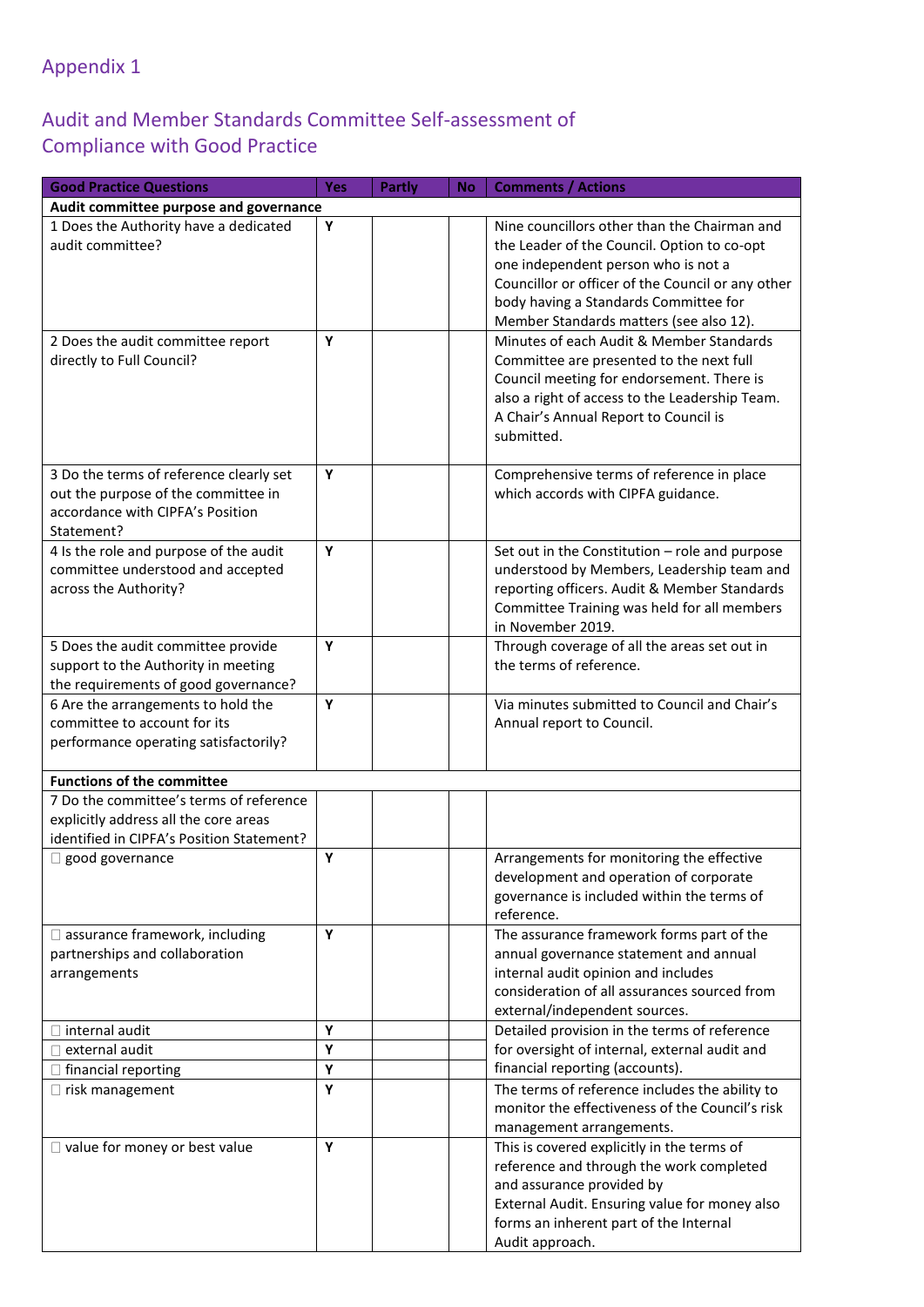| $\Box$ counter fraud and corruption        | Υ   |   | The ability to monitor the effectiveness of the  |
|--------------------------------------------|-----|---|--------------------------------------------------|
|                                            |     |   | Council's policies and arrangements for anti-    |
|                                            |     |   |                                                  |
|                                            |     |   | fraud and corruption and whistle-blowing are     |
|                                            |     |   | included within the terms of reference.          |
| $\square$ supporting the ethical framework | Y   |   | Matters concerning standards and codes of        |
|                                            |     |   | conduct form an inherent part of the             |
|                                            |     |   | Committee's remit and via its sub-committees.    |
|                                            |     |   | Internal Audit also provide assurance on areas   |
|                                            |     |   | associated with the ethical framework as part    |
|                                            |     |   |                                                  |
|                                            |     |   | of annual Internal Audit plans.                  |
| 8 Is an annual evaluation undertaken to    | Υ   |   | Core areas from the CIPFA guidance               |
| assess whether the committee is            |     |   | considered as part of this assessment. The       |
| fulfilling its terms of reference and that |     |   | Chair's Annual Report covers this.               |
| adequate consideration has been given      |     |   |                                                  |
| to all core areas?                         |     |   |                                                  |
| 9 Has the audit committee considered       | Y   |   |                                                  |
|                                            |     |   | The committee has assumed responsibility for     |
| the wider areas identified in CIPFA's      |     |   | some of these areas, including standards.        |
| Position Statement and whether it          |     |   |                                                  |
| would be appropriate for the committee     |     |   |                                                  |
| to undertake them?                         |     |   |                                                  |
| 10 Where coverage of core areas has        | N/A |   | Coverage of core areas is felt to be sufficient. |
| been found to be limited, are plans in     |     |   |                                                  |
|                                            |     |   |                                                  |
| place to address this?                     |     |   |                                                  |
| 11 Has the committee maintained its        | Υ   |   | The Committee has maintained its oversight /     |
| advisory role by not taking on any         |     |   | advisory role during the period.                 |
| decision-making powers that are not in     |     |   |                                                  |
| line with its core purpose?                |     |   |                                                  |
| <b>Membership and support</b>              |     |   |                                                  |
| 12 Has an effective audit committee        |     |   |                                                  |
|                                            |     |   |                                                  |
| structure and composition of the           |     |   |                                                  |
| committee been selected?                   |     |   |                                                  |
| This should include:                       |     |   |                                                  |
|                                            |     |   |                                                  |
| $\square$ separation from the executive    | Υ   |   |                                                  |
|                                            |     |   |                                                  |
| $\Box$ an appropriate mix of knowledge and | Υ   |   | See 16.                                          |
|                                            |     |   |                                                  |
| skills among the membership                |     |   |                                                  |
|                                            |     |   |                                                  |
| $\Box$ a size of committee that is not     |     |   |                                                  |
| unwieldy                                   | Υ   |   |                                                  |
|                                            |     |   |                                                  |
| $\Box$ consideration has been given to the |     |   |                                                  |
| inclusion of at least one independent      |     |   |                                                  |
|                                            |     |   |                                                  |
| member (where it is not already a          |     | P |                                                  |
| mandatory requirement).                    |     |   |                                                  |
| 13 Have independent members                | N/A |   | See 12 above.                                    |
| appointed to the committee been            |     |   |                                                  |
| recruited in an open and transparent       |     |   |                                                  |
| way and approved by the Full council or    |     |   |                                                  |
|                                            |     |   |                                                  |
| as appropriate for the organisation?       |     |   |                                                  |
| 14 Does the chair of the committee have    | Υ   |   | Chair has a background and experience which      |
| appropriate knowledge and skills?          |     |   | supports his role on the Committee.              |
| 15 Are arrangements in place to support    | Υ   |   | There was Audit & Member Standards               |
| the committee with briefings and           |     |   | Committee Training for all members held in       |
| training?                                  |     |   | November 2019 which included a                   |
|                                            |     |   | comprehensive overview of all aspects of the     |
|                                            |     |   |                                                  |
|                                            |     |   | remit. A specific treasury management session    |
|                                            |     |   | was held in 22 July 2019 and the Head of         |
|                                            |     |   | Governance & Performance (Monitoring             |
|                                            |     |   | Officer) hosted virtual member training          |
|                                            |     |   | covering Communications/Safeguarding and         |
|                                            |     |   | Governance on 30 November 2020.                  |
|                                            |     |   |                                                  |